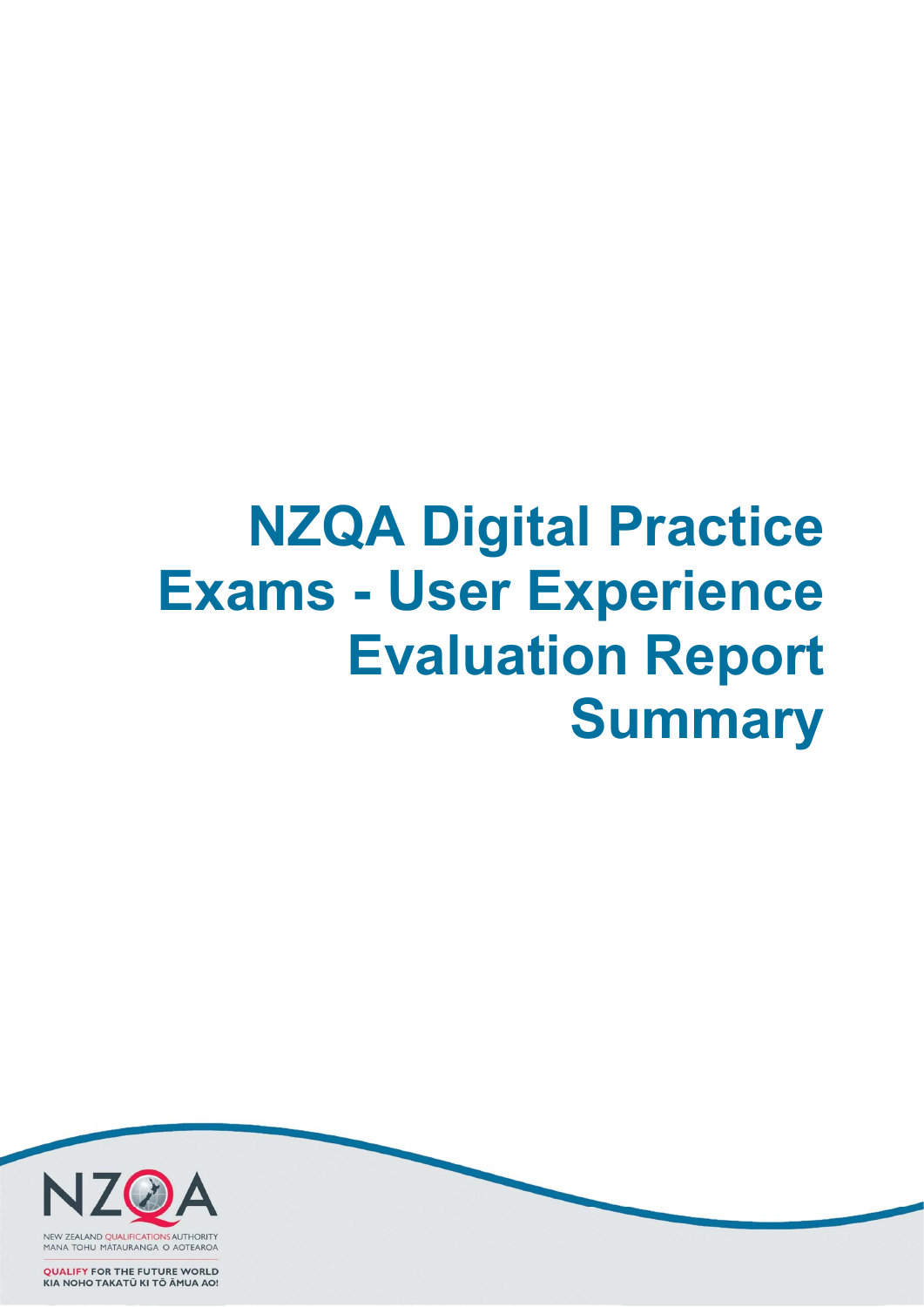## NZQA Digital Practice Exams - User Experience Evaluation Report Summary

As a key element of the NCEA Online Programme and so that NZQA could support the continuing growth of online assessment, NZQA planned to give schools the opportunity to offer digital practice exams using NZQA's online exam platform.

Schools had told us that the impacts of COVID-19 would make it especially useful to have some of their practice exams on the same platform as end of year NCEA exams. If conducted under exam conditions the results could be used for derived or unexpected event grades, if needed. So, we brought our plans forward and in May 2020 began preparing to offer this first opportunity for a limited range of digital practice exams.

The delivery method required some changes to enable teachers to mark students' exams and document formative feedback.

By the cut-off date of 7 August 2020, 109 schools had told us they wanted to participate. After that date another 12 schools responded that they wanted to take part and 23 schools withdrew, citing reasons that included inability to print student answer for marking, the effort required by teachers in this new process being too great; and that the timing of the digital practice exams was too early (being in Term 3 rather than Term 4).

The practice exam content came from three subject associations which had content available that could be digitised for delivery within the available timeframes. This enabled schools to offer digital practice exams for English, Agriculture and Horticulture Science and Classical Studies at all levels using NCEA Online. In response to a request from a Kura, new content was also developed for Te Reo Māori reading standards at Levels 1-3.

NZQA offered schools resources and support including advice around device and room set up, student practice activities and 2019 examinations. We worked with N4L to help schools check their infrastructure and access other technical support during exams.

In the lead-up to digital practice exams, our regular communications with schools included what they needed to do to prepare for the exams. Support material included information sheets, FAQs, links to website content and practice activities. We also sent participating schools our guides for administering, monitoring and marking digital practice exams.

Digital practice exams were available from 31 August to 25 September, with schools identifying the week that they intended to participate so that NZQA business teams could plan the support they were to provide. 6236 students from 96 schools participated, with 264 students doing more than one session. Given the short preparation time for this initiative, participation levels were greater than we expected.

Several schools gave us anecdotal feedback about their experience with the digital practice exams. This included comments about how well the exams went and that the supporting guides were useful, along with constructive feedback on areas for improvement.